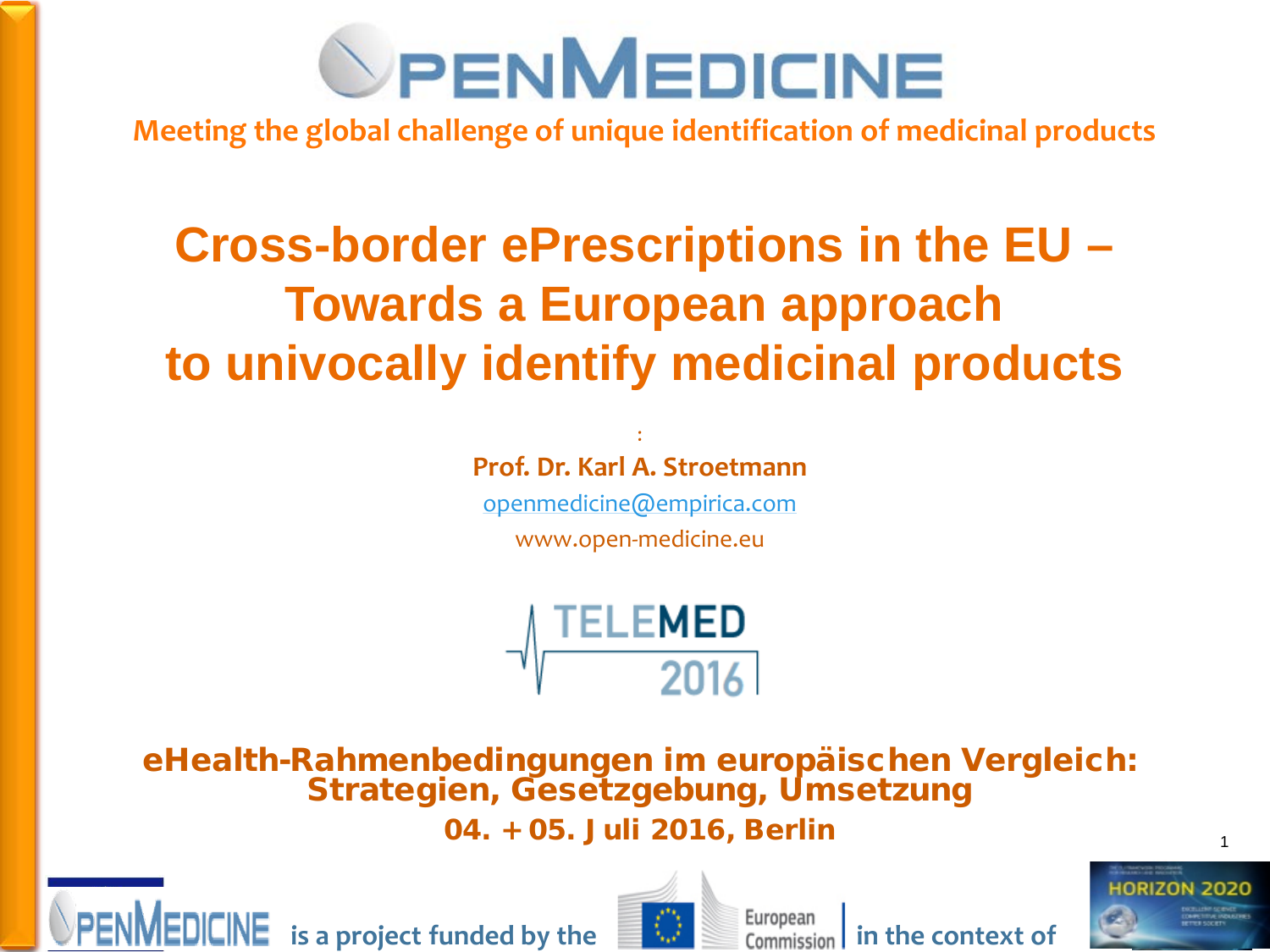**Meeting the global challenge of unique identification of medicinal products** 

## **Goals**

**Univocal identification of a prescribed medicinal product (MP) for human use in cross-border healthcare by a dispensing community pharmacist in another Member State than that in which the prescription was issued Substitution**

PHC-34 643796

ENMEDICINE

 $\mathcal{P}$ 

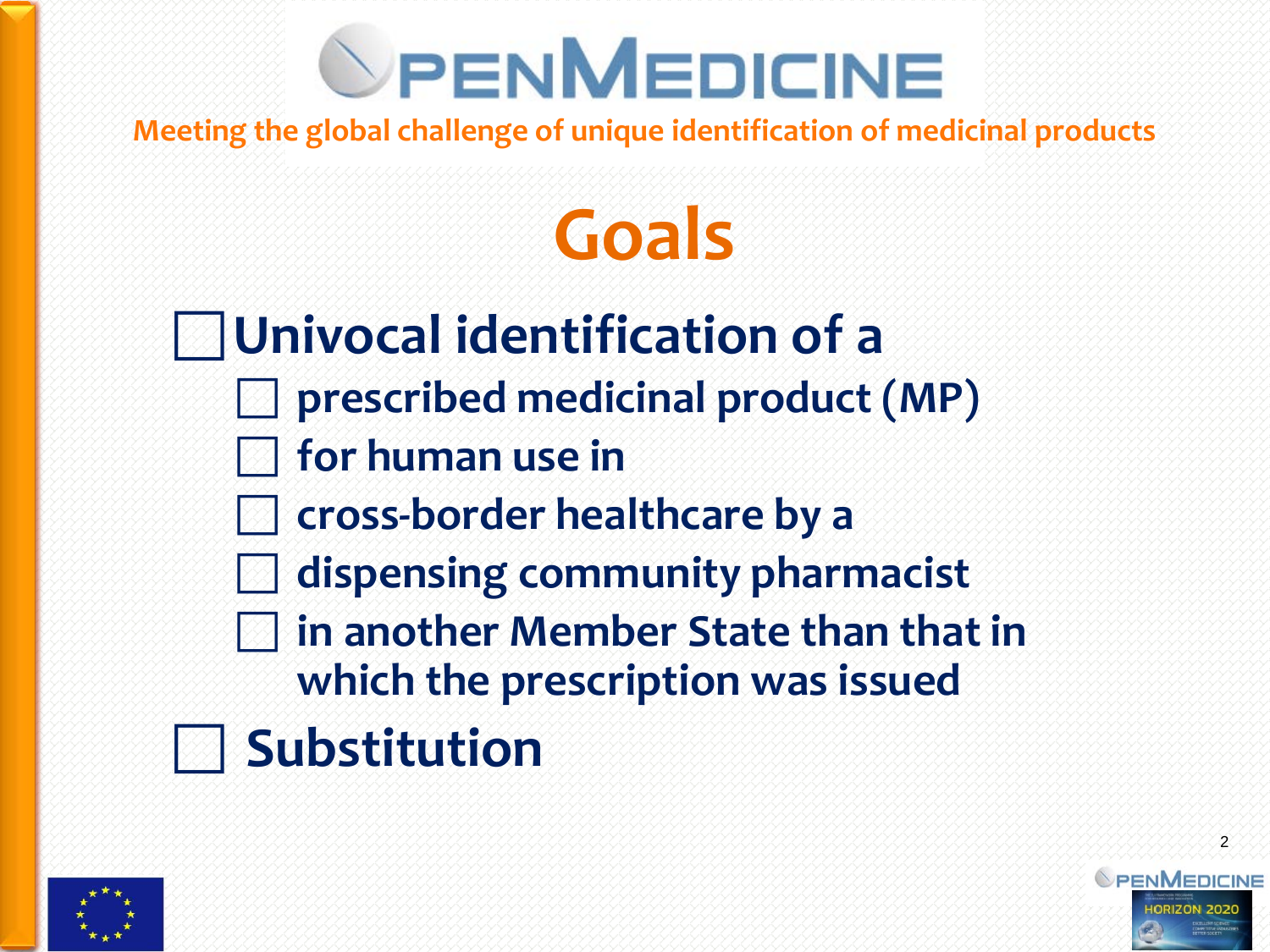**Meeting the global challenge of unique identification of medicinal products** 

## **The Identification Problem - Supply side -**

- **One active ingredient (INN – 5 languages)**
- **Many generic names**
	- **Metoprolol (beta blocker): 17**
	- **Simeticone (antiflatulent): 12**
- **Up to hundreds of brand names:**
	- **Metoprolol: > 400**
	- **Simeticone: > 300**

**http://www.drugs.com/international/metoprolol.html http://www.drugs.com/international/simeticone.html**



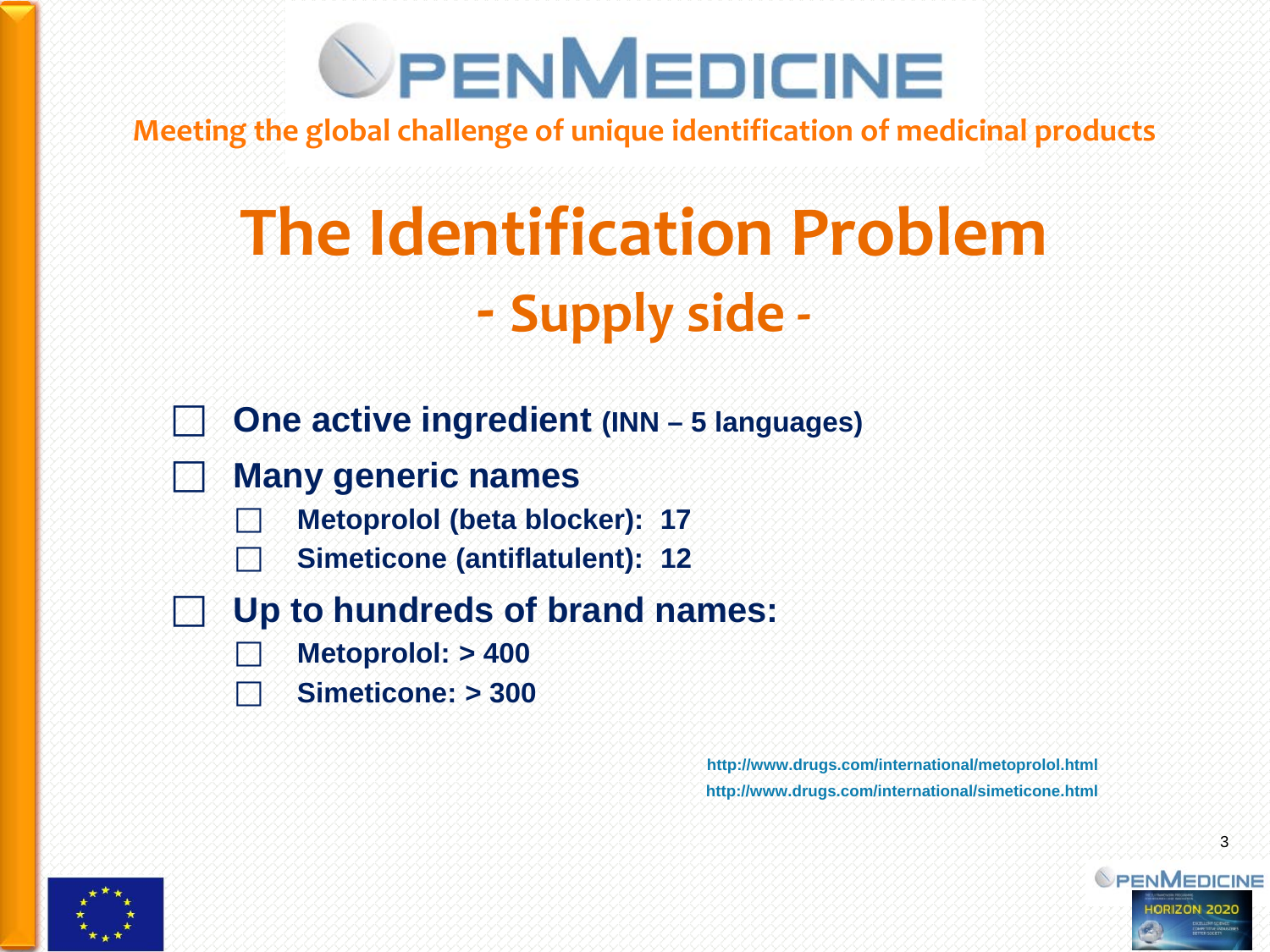**Meeting the global challenge of unique identification of medicinal products** 

## **The Identification Problem - Demand side -**

- **Prescriber (healthcare professional)**
- **Community Pharmacist**
- **Patient**
- **Third Party Payer (NHS, statutory insurance,…) (NOT in a cross-border situation?)**
- **Regulators**



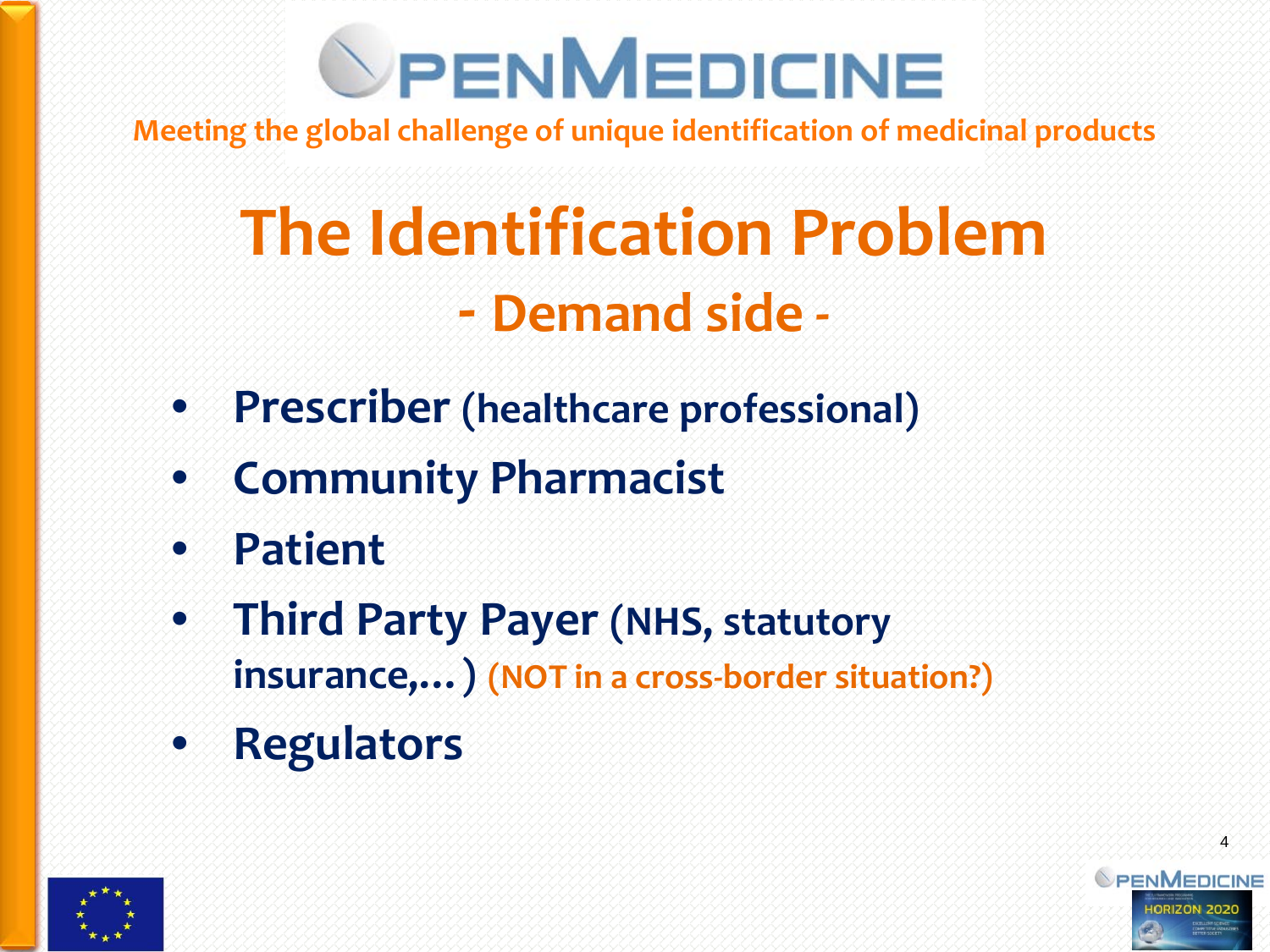**Meeting the global challenge of unique identification of medicinal products** 

## **The Identification Problem - Substitution -**

#### • **Definition**

- **Reasons (availability, shortage, regulator...)**
- **Types:**
	- *Same* **medicinal product - MP (different names, perhaps quantity; [parallel] import)**
	- *Generic* **(same active ingredient, but differences of names, maybe of inert ingredients, salts...)**
	- **Substitution** *not* **allowed: dosage form, strength, route of administration, etc.**
	- *Therapeutic* **substitution is not an issue**
- *Selection***: Only a** *substance,* **or a** *set* **of MPs in the prescription**



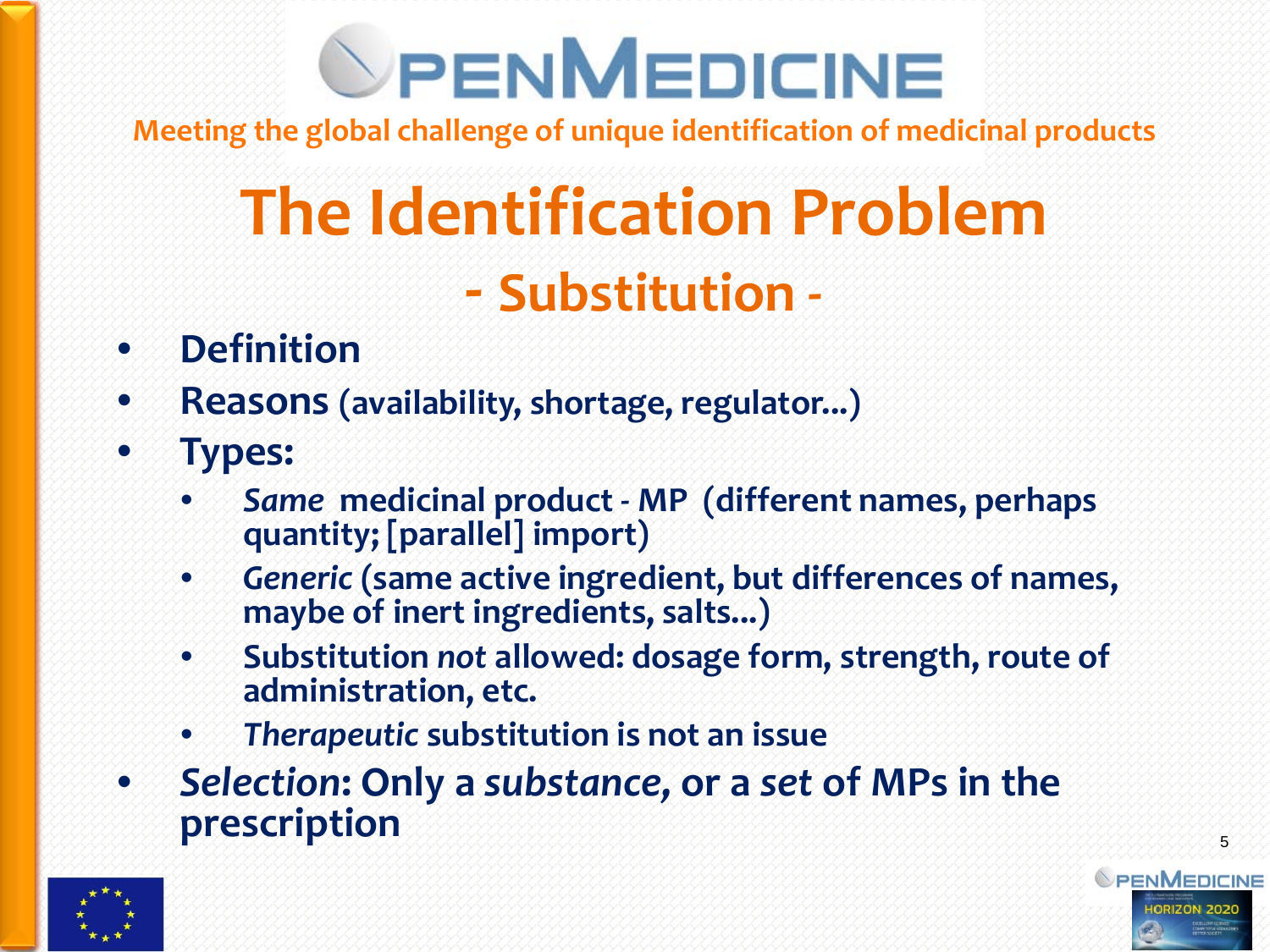**Meeting the global challenge of unique identification of medicinal products** 

## **The Solution (I)**

- **Global cooperation (EMA, FDA, SDOs, EU member States...)**
	- **Implementation of** *ISO-IDMP suite of standards* **and transfer of EMA "Art. 57 (2) Data Base" for pharmacovigilance**
		- **Substances (ISO 11238)**
		- **Pharmaceutical dose forms, units of presentation, routes of administration and packaging (ISO 11239)**
		- **Units of measurement (ISO 11240)**
			- **Regulated** *pharmaceutical* **product information (ISO 11616)**
		- **regulated** *medicinal* **product information (ISO 11615)**
	- **European & global semantic assets (codes)**
		- four domains of master data in pharmaceutical regulatory processes: **substance, product, organisation and referential (SPOR)** data.

PHC-34 643796

**SPENMEDICINE** 

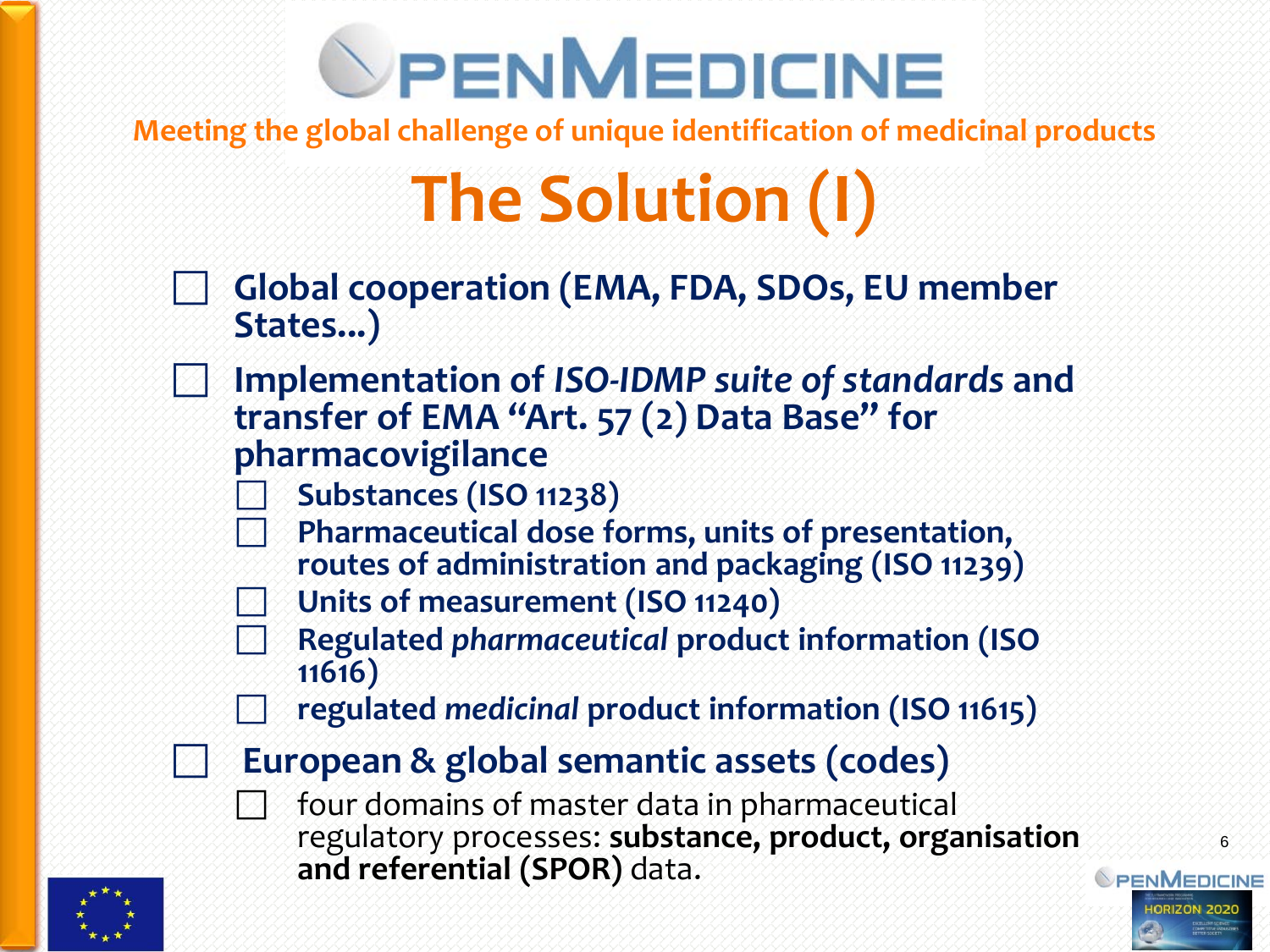### **ISO IDMP standards**



• The **ISO IDMP standards** establish definitions and concepts, describe data elements and their structural relationships that are required for the unique identification of:

 **Substances** (Substance ID) - ISO 11238 **Pharmaceutical** dose forms (EDQM), units of presentation, routes of administration and packaging - ISO 11239

 **Units of measurement** (UCUM) - ISO 11240

 *Pharmaceutical* **products** (PhPID) - ISO 11616 *Medicinal* **products** (MPID/PCID) - ISO 11615

• ISO IDMP standards apply to both authorised and developmental medicinal products for *human* use



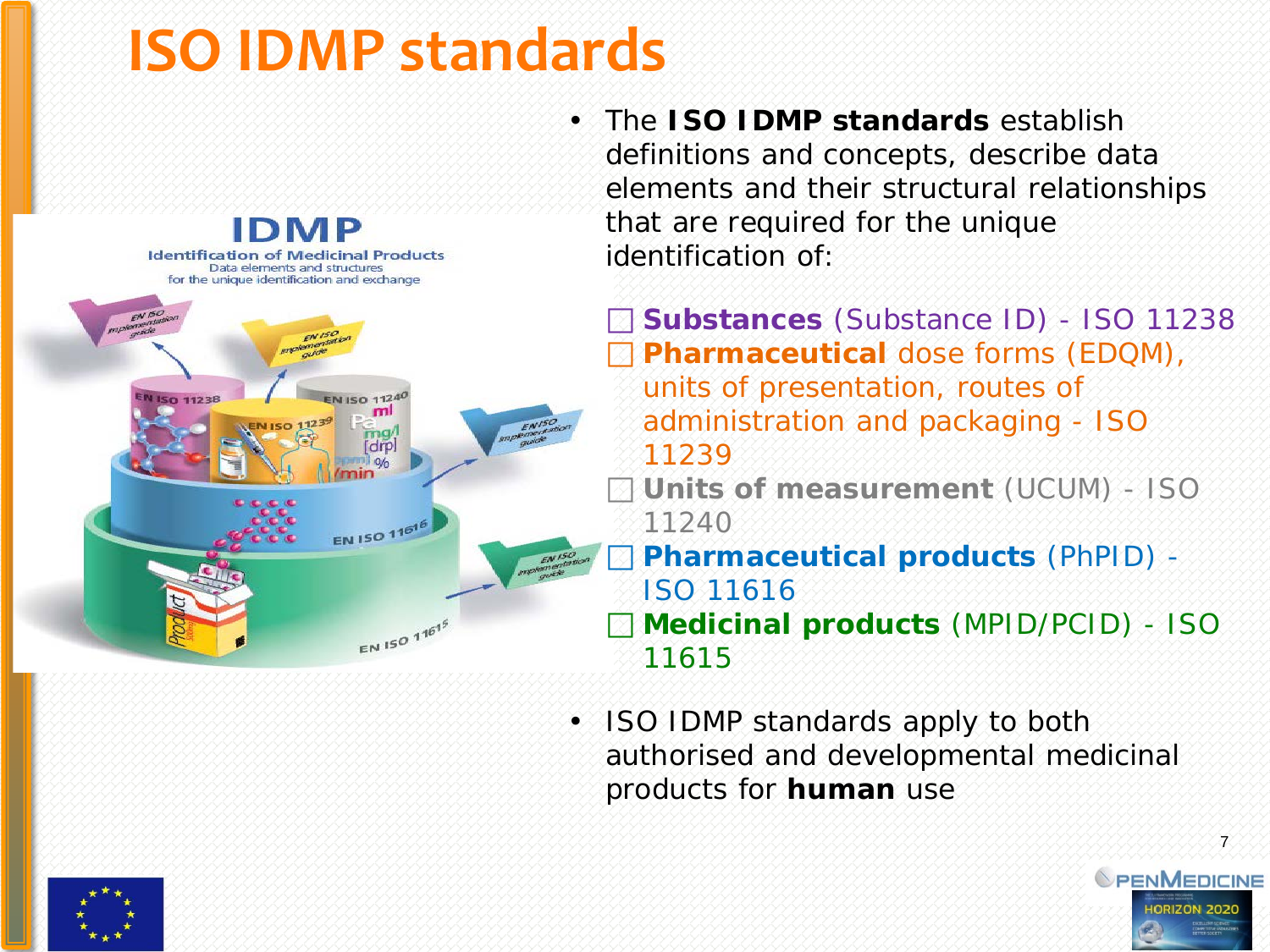**Meeting the global challenge of unique identification of medicinal products** 

## **The Solution (II)**

- **European & global semantic assets (codes) - Four domains of master data in pharmaceutical regulatory processes: SPOR data on**
	- *Substance* **data (describing the ingredients of a medicine)**
	- *Product* **data (describing the marketing and medicinal information relating to a product)**
	- *Organisation* **data (providing the contact details of organisations and individuals responsible for various aspects of a medicine [over its life cycle])**
	- *Referential* **data (providing controlled vocabularies, e.g. dosage, pharmaceutical forms, country codes, package codes, weight codes)**

PHC-34 643796

PENMEDICINE

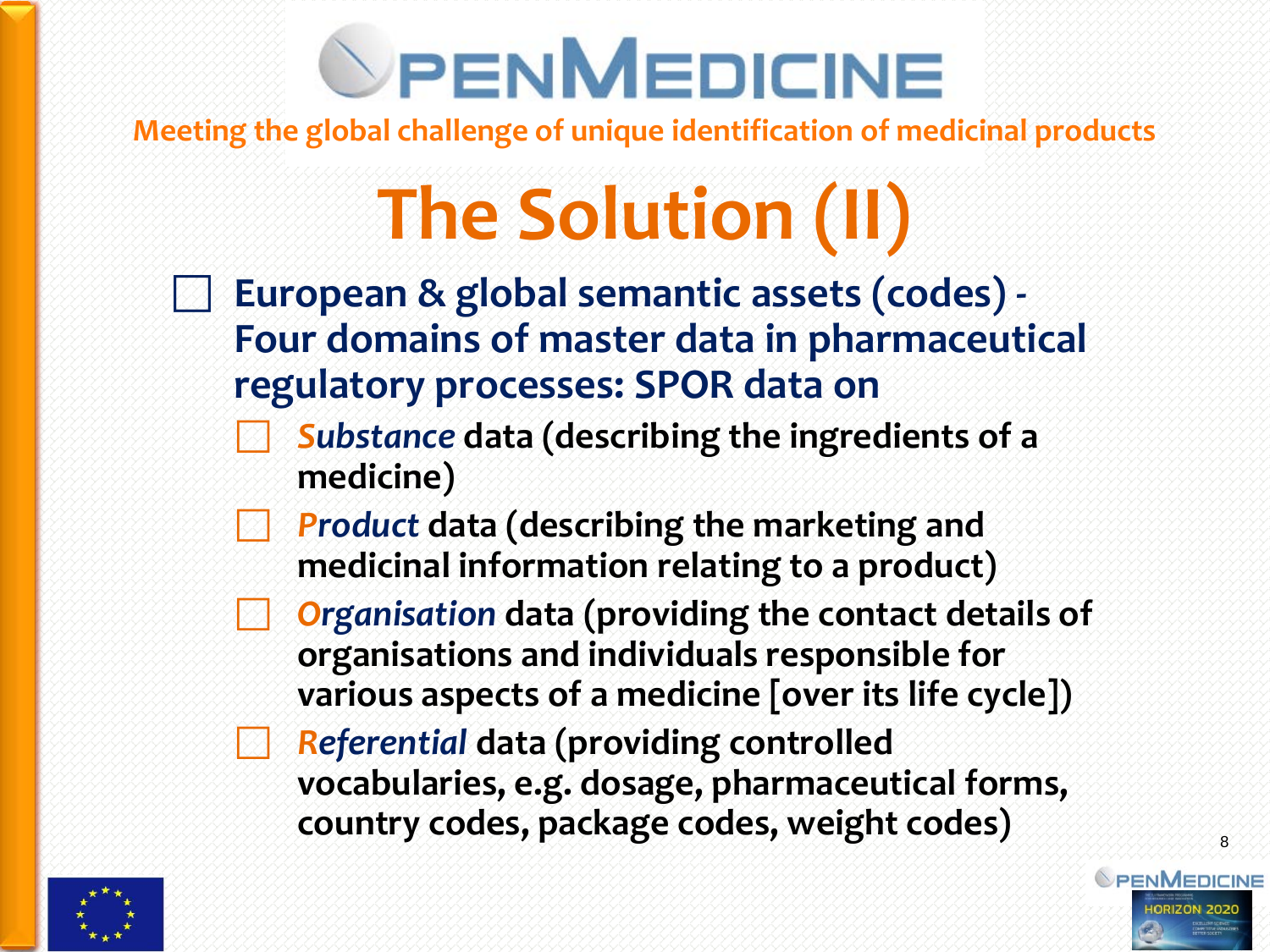### **Cross-country identification process**



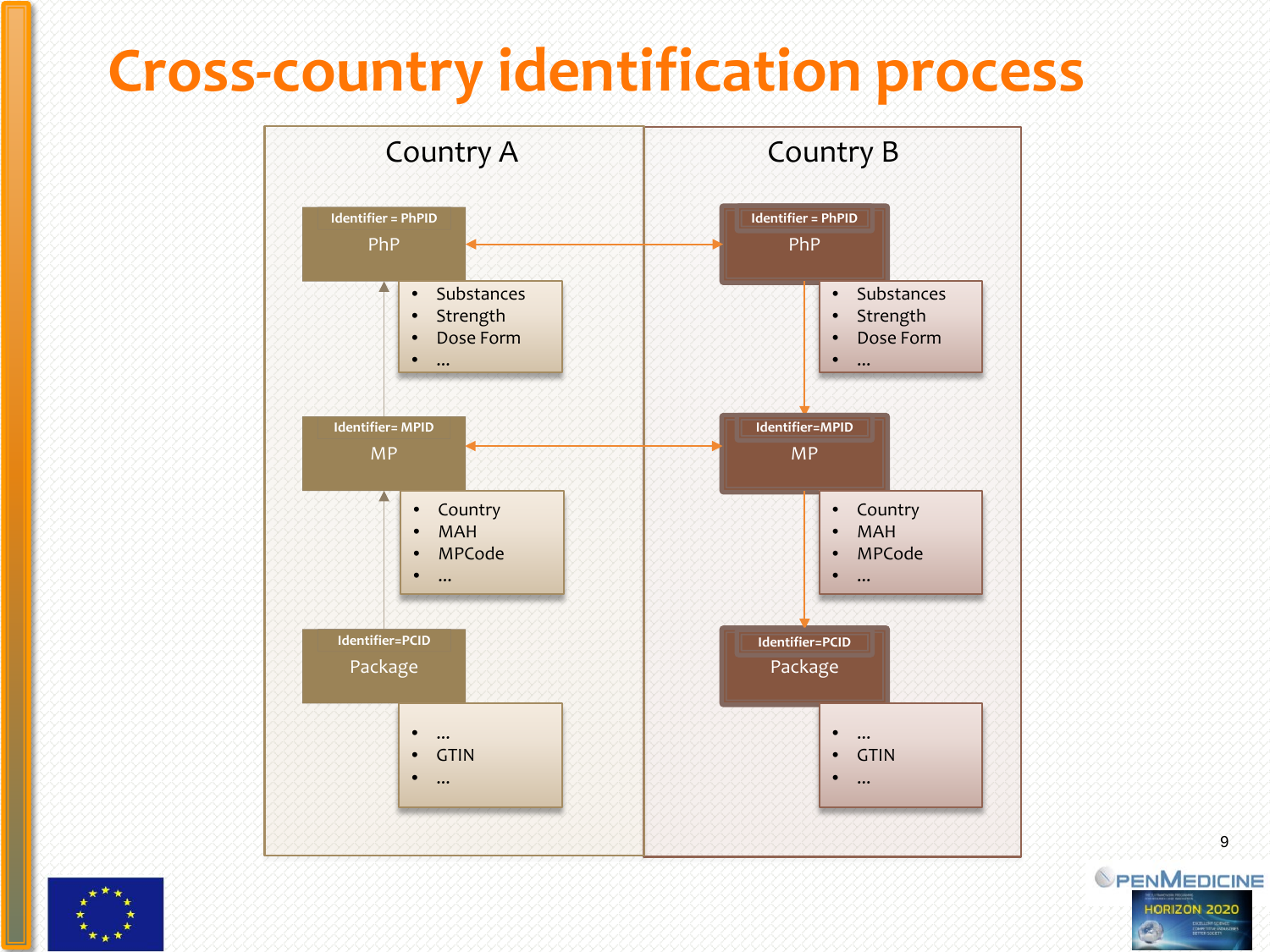**Meeting the global challenge of unique identification of medicinal products** 

## **Business Case - Benefits**

- **Patients**
- **Clinicians**
- **Pharmacists**
- **Pharmacovigilance**
- **Pharma industry - registration of new medicinal products (MPs)**
- **Further actors [national & international regulators (e.g. EMA, FDA); national/ regional/local information systems; clinical trials]**
- **Identifiers can be used in any country for obtaining the product's "properties"**



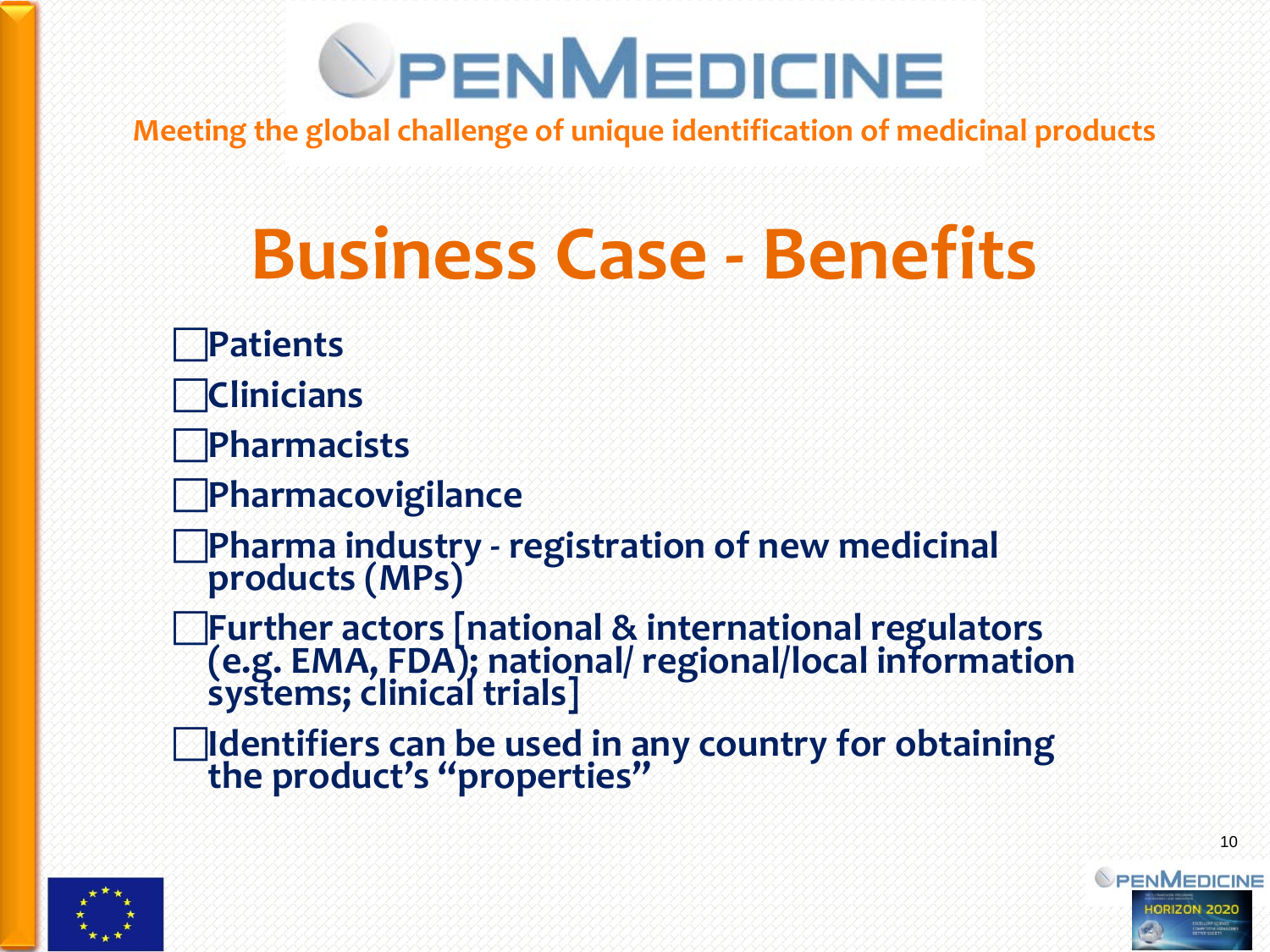**Meeting the global challenge of unique identification of medicinal products** 

## **Longer-term Challenges**

#### **Implementation & diffusion of solutions**

- **National/regional agencies/authorities**
- **Medicinal products databases**
- **Clinical context:**

**...**

- **ePrescription software**
- **Pharmacy systems**
- **eDispensation software**
- **Medication decision-making (CDSS)**
- **Patient data recording (EMR/EHR) systems**
- **Computerised provider order entry (CPOE) systems**



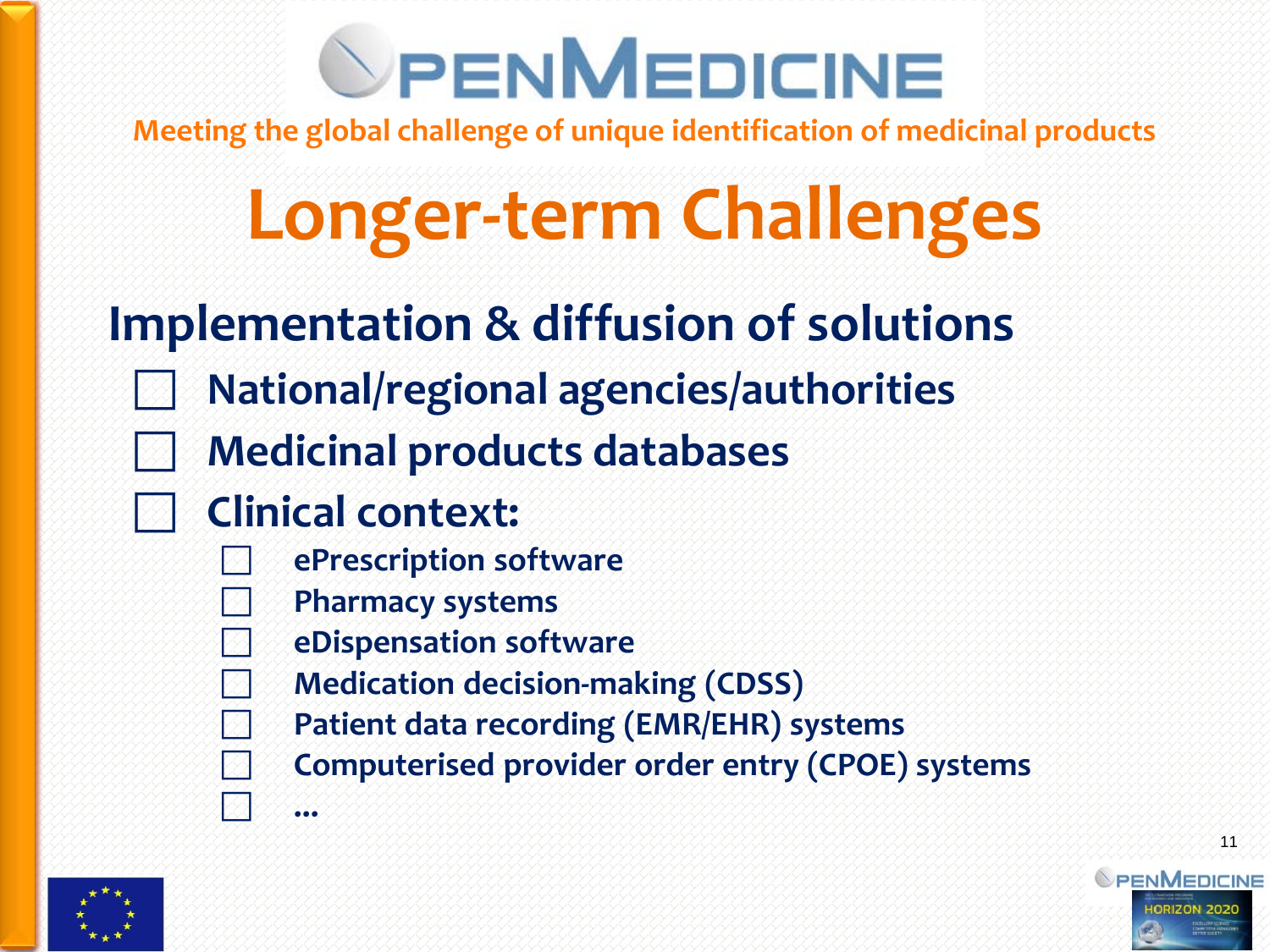## **Implementation – a Screen Mock-up**

#### **Entry mask for the prescriber**

| Country A                  |                                                                               |                  |                         |                                   |                        |
|----------------------------|-------------------------------------------------------------------------------|------------------|-------------------------|-----------------------------------|------------------------|
|                            | Country                                                                       | Spain            | Sync Product DB         | Prescribe by:                     | <b>Substance</b>       |
| <u>Search</u>              | Search by:                                                                    | Substance        |                         |                                   |                        |
|                            | insulin                                                                       |                  |                         | Search                            | Clear form             |
|                            | * Substance                                                                   |                  | <b>INSULIN GLARGINE</b> |                                   |                        |
|                            | Strength                                                                      |                  | 100                     |                                   |                        |
|                            | <b>Strength Units</b>                                                         |                  | UNITS/ML                |                                   |                        |
|                            | Adm. Dose Form                                                                |                  |                         | SOLUTION FOR INJECTION            |                        |
|                            | Med. Device                                                                   |                  |                         | Pre-filled syringe                |                        |
| Information                | Note (*): Minimun data required for<br>prescription without selected product. |                  |                         | Get products                      |                        |
|                            | <b>Brand Name</b>                                                             |                  | ABASAGLAR               |                                   |                        |
|                            | <b>Medicinal Product Name</b>                                                 |                  |                         | ABASAGLAR 100 UNIDADES/ML SOLUCIÓ |                        |
|                            |                                                                               |                  |                         |                                   |                        |
|                            | Package Type                                                                  |                  |                         |                                   |                        |
|                            | Package Qty.                                                                  |                  |                         |                                   |                        |
|                            | <b>Clinical Prescription Data</b>                                             |                  |                         |                                   |                        |
|                            | Route of Adm.                                                                 | SUBCUTANEOUS USE |                         |                                   |                        |
|                            | Posology                                                                      |                  |                         |                                   |                        |
|                            | <b>Quantity per Intake</b>                                                    |                  |                         |                                   |                        |
|                            | Frecuency of Intake                                                           |                  |                         |                                   |                        |
|                            | Duration of Treat.                                                            |                  |                         |                                   |                        |
|                            | <b>Treatment Start</b><br>14                                                  |                  |                         |                                   |                        |
|                            |                                                                               |                  |                         |                                   |                        |
|                            | Total Qty. to Disp.                                                           |                  |                         |                                   |                        |
|                            | Indication                                                                    | subcutaneous     |                         |                                   |                        |
| <b>Create Prescription</b> | Substitution                                                                  |                  |                         |                                   |                        |
|                            |                                                                               |                  |                         |                                   | Create Prescription >> |

#### **Prescribing country: Spain**

12 **SPENMEDICINE ORIZON 2020** PHC-34 643796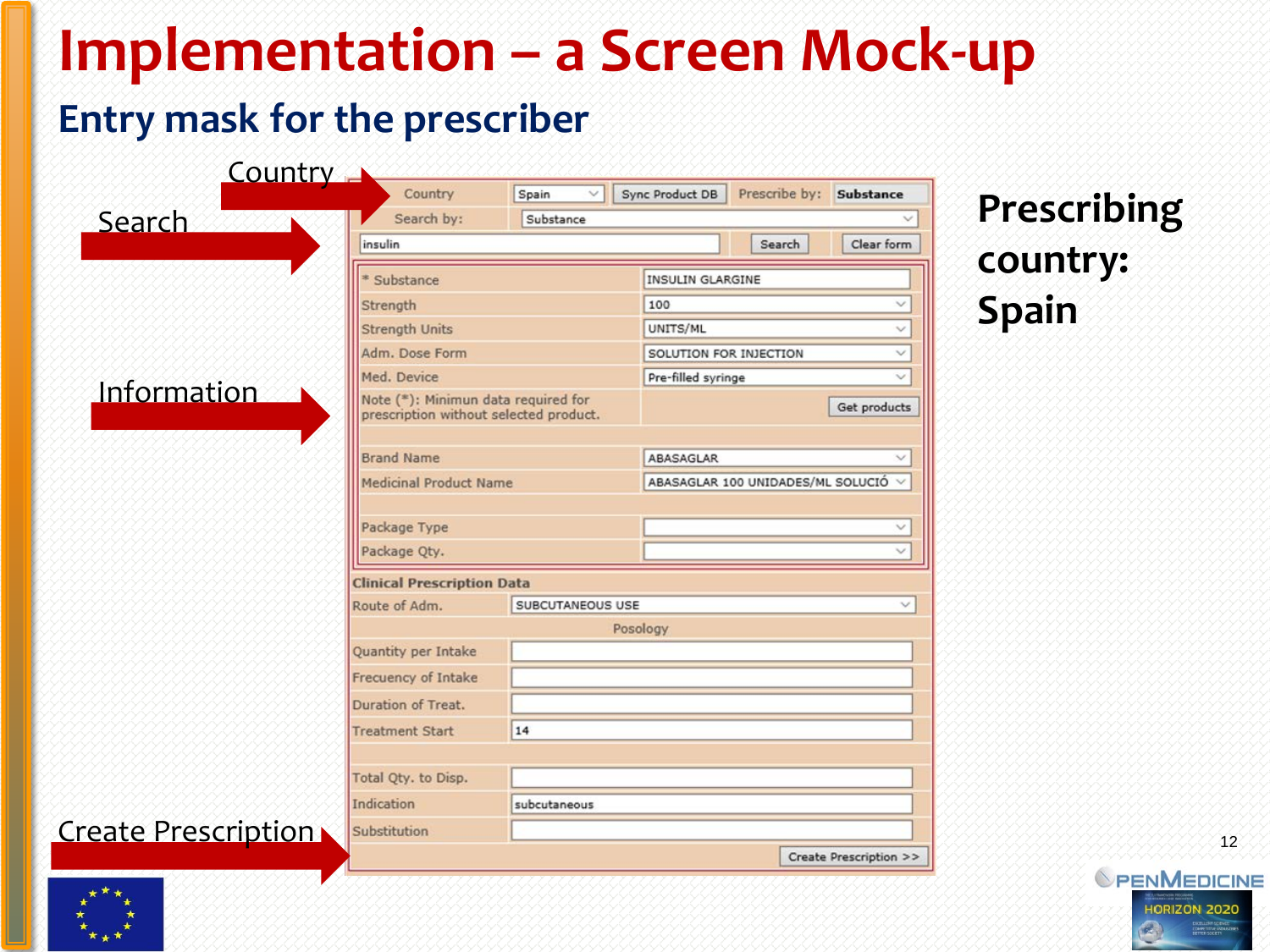### **Implementation– a Screen Mock-up Background processes**

| * PhPID<br>PHPID 001<br>INSULIN GLARGINE<br>Substance<br>Strength<br>100<br><b>Strength Units</b><br>UNITS/ML<br>Adm. Dose Form<br>SOLUTION FOR INJECTION<br>Med. Device<br>Pre-filled syringe<br><b>MPID</b><br>* MPID<br>MPID_016<br><b>Medicinal Product Name</b><br>ABASAGLAR 100 UNIDADES/ML SOLUCIÓN INYECTABLE EN PLUM<br><b>Brand Name</b><br>ABASAGLAR<br>M. A. Number<br>EU/1/14/944/007<br>Pharm, Dose Form<br>SOLUCIÓN INYECTABLE EN PLUMA PRECARGADA<br><b>Status of Supply</b><br>Classification<br>A10AE04 - Insulina glargina<br><b>PCID</b><br>* PCID / Cod. Nat<br>Pack. Type/Qty.<br><b>Clinical Prescription Data</b><br>Route of Adm.<br>SUBCUTANEOUS USE<br>Posology<br>Quantity per Intake<br>Frecuency of Intake<br>Duration of Treat.<br><b>Treatment Start</b><br>14<br>Total Qty. to Disp.<br>Indication<br>subcutaneous | <b>PhPID</b> | <b>Product and Prescription Data</b> |  |  |
|-----------------------------------------------------------------------------------------------------------------------------------------------------------------------------------------------------------------------------------------------------------------------------------------------------------------------------------------------------------------------------------------------------------------------------------------------------------------------------------------------------------------------------------------------------------------------------------------------------------------------------------------------------------------------------------------------------------------------------------------------------------------------------------------------------------------------------------------------------|--------------|--------------------------------------|--|--|
|                                                                                                                                                                                                                                                                                                                                                                                                                                                                                                                                                                                                                                                                                                                                                                                                                                                     |              |                                      |  |  |
|                                                                                                                                                                                                                                                                                                                                                                                                                                                                                                                                                                                                                                                                                                                                                                                                                                                     |              |                                      |  |  |
|                                                                                                                                                                                                                                                                                                                                                                                                                                                                                                                                                                                                                                                                                                                                                                                                                                                     |              |                                      |  |  |
|                                                                                                                                                                                                                                                                                                                                                                                                                                                                                                                                                                                                                                                                                                                                                                                                                                                     |              |                                      |  |  |
|                                                                                                                                                                                                                                                                                                                                                                                                                                                                                                                                                                                                                                                                                                                                                                                                                                                     |              |                                      |  |  |
|                                                                                                                                                                                                                                                                                                                                                                                                                                                                                                                                                                                                                                                                                                                                                                                                                                                     |              |                                      |  |  |
|                                                                                                                                                                                                                                                                                                                                                                                                                                                                                                                                                                                                                                                                                                                                                                                                                                                     |              |                                      |  |  |
|                                                                                                                                                                                                                                                                                                                                                                                                                                                                                                                                                                                                                                                                                                                                                                                                                                                     |              |                                      |  |  |
|                                                                                                                                                                                                                                                                                                                                                                                                                                                                                                                                                                                                                                                                                                                                                                                                                                                     |              |                                      |  |  |
|                                                                                                                                                                                                                                                                                                                                                                                                                                                                                                                                                                                                                                                                                                                                                                                                                                                     |              |                                      |  |  |
|                                                                                                                                                                                                                                                                                                                                                                                                                                                                                                                                                                                                                                                                                                                                                                                                                                                     |              |                                      |  |  |
|                                                                                                                                                                                                                                                                                                                                                                                                                                                                                                                                                                                                                                                                                                                                                                                                                                                     |              |                                      |  |  |
|                                                                                                                                                                                                                                                                                                                                                                                                                                                                                                                                                                                                                                                                                                                                                                                                                                                     |              |                                      |  |  |
|                                                                                                                                                                                                                                                                                                                                                                                                                                                                                                                                                                                                                                                                                                                                                                                                                                                     |              |                                      |  |  |
|                                                                                                                                                                                                                                                                                                                                                                                                                                                                                                                                                                                                                                                                                                                                                                                                                                                     |              |                                      |  |  |
|                                                                                                                                                                                                                                                                                                                                                                                                                                                                                                                                                                                                                                                                                                                                                                                                                                                     |              |                                      |  |  |
|                                                                                                                                                                                                                                                                                                                                                                                                                                                                                                                                                                                                                                                                                                                                                                                                                                                     |              |                                      |  |  |
|                                                                                                                                                                                                                                                                                                                                                                                                                                                                                                                                                                                                                                                                                                                                                                                                                                                     |              |                                      |  |  |
|                                                                                                                                                                                                                                                                                                                                                                                                                                                                                                                                                                                                                                                                                                                                                                                                                                                     |              |                                      |  |  |
|                                                                                                                                                                                                                                                                                                                                                                                                                                                                                                                                                                                                                                                                                                                                                                                                                                                     |              |                                      |  |  |
|                                                                                                                                                                                                                                                                                                                                                                                                                                                                                                                                                                                                                                                                                                                                                                                                                                                     |              |                                      |  |  |
|                                                                                                                                                                                                                                                                                                                                                                                                                                                                                                                                                                                                                                                                                                                                                                                                                                                     |              |                                      |  |  |
|                                                                                                                                                                                                                                                                                                                                                                                                                                                                                                                                                                                                                                                                                                                                                                                                                                                     |              |                                      |  |  |
|                                                                                                                                                                                                                                                                                                                                                                                                                                                                                                                                                                                                                                                                                                                                                                                                                                                     |              |                                      |  |  |
|                                                                                                                                                                                                                                                                                                                                                                                                                                                                                                                                                                                                                                                                                                                                                                                                                                                     |              |                                      |  |  |
|                                                                                                                                                                                                                                                                                                                                                                                                                                                                                                                                                                                                                                                                                                                                                                                                                                                     |              |                                      |  |  |
|                                                                                                                                                                                                                                                                                                                                                                                                                                                                                                                                                                                                                                                                                                                                                                                                                                                     |              | Substitution                         |  |  |

#### **Prescribing country : Spain**



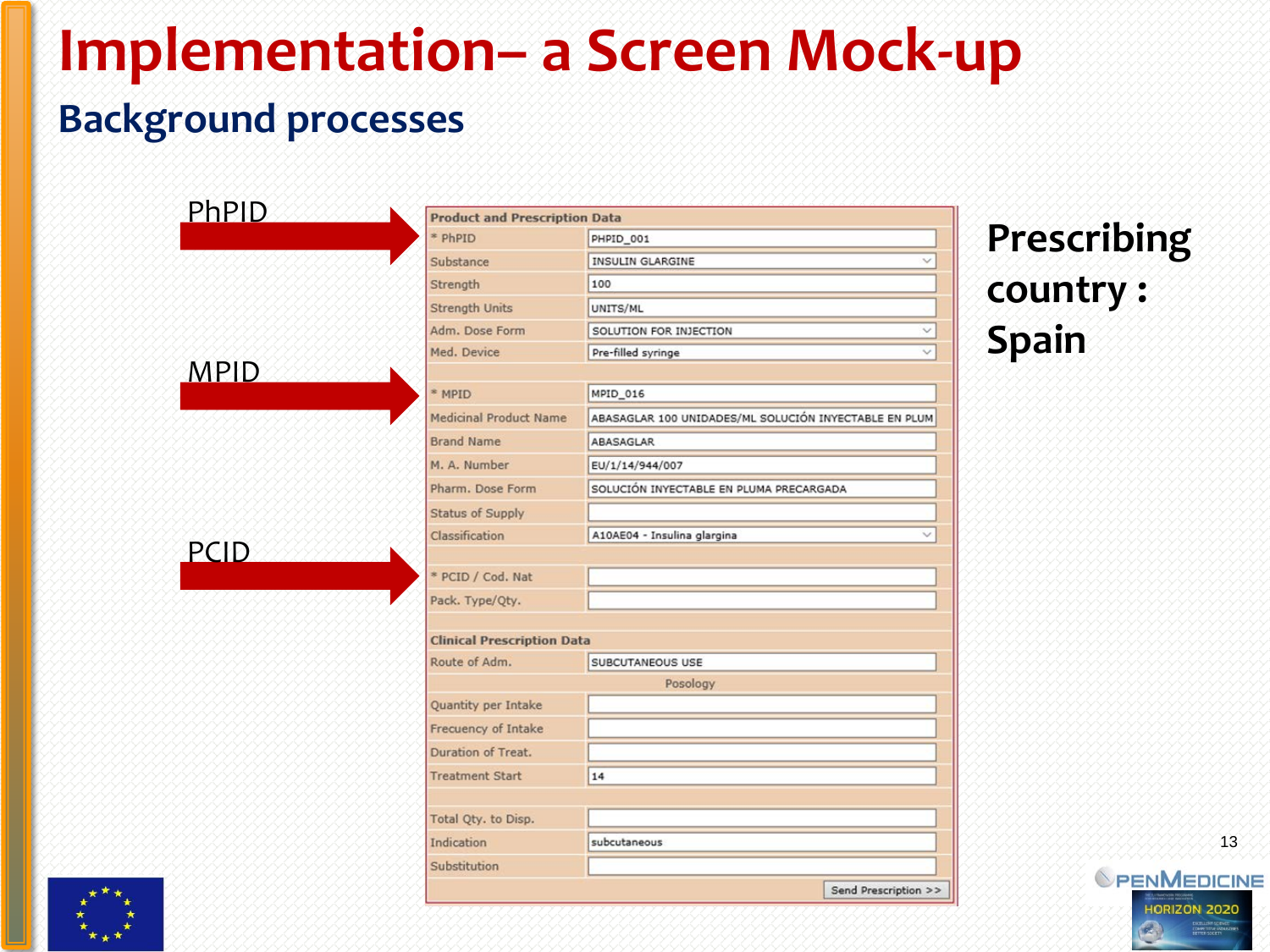### **Implementation– a Screen Mock-up**

#### **PCID**

|             | Country                           | United Kingdom<br>Sync Product DB<br><b>Retrieve Prescription</b> | <b>Dispensing</b> |  |
|-------------|-----------------------------------|-------------------------------------------------------------------|-------------------|--|
|             |                                   | <b>Selected Product and Treatment Data</b>                        |                   |  |
| PhPID       | PhPID                             | PHPID_001                                                         | country:          |  |
|             | Substance                         | <b>INSULIN GLARGINE</b>                                           |                   |  |
|             | Strength                          | 100                                                               |                   |  |
|             | <b>Strength Units</b>             | UNITS/ML                                                          | <b>UK</b>         |  |
|             | Adm. Dose Form                    | SOLUTION FOR INJECTION                                            |                   |  |
|             | Med. Device                       | Pre-filled syringe                                                |                   |  |
| <b>MPID</b> | MPID                              | MPID_016                                                          |                   |  |
|             | <b>Medicinal Product Name</b>     | ABASAGLAR 100 UNIDADES/ML SOLUCIÓN INYECTABLE EN PLUMA            |                   |  |
|             | <b>Brand Name</b>                 | ABASAGLAR                                                         |                   |  |
|             | M. A. Number                      | EU/1/14/944/007                                                   |                   |  |
|             | Pharm. Dose Form                  | SOLUCIÓN INYECTABLE EN PLUMA PRECARGADA                           |                   |  |
|             | <b>Status of Supply</b>           |                                                                   |                   |  |
| PCID        | Classification                    | A10AE04 - Insulina glargina                                       |                   |  |
|             | PCID                              |                                                                   |                   |  |
|             | Pack. Type/Qty.                   |                                                                   |                   |  |
|             | <b>Clinical Prescription Data</b> |                                                                   |                   |  |
|             | Route of Adm.                     | <b>SUBCUTANEOUS USE</b>                                           |                   |  |
|             |                                   | Posology                                                          |                   |  |
|             | Quantity per Intake               |                                                                   |                   |  |
|             | Frecuency of Intake               |                                                                   |                   |  |
|             | Duration of Treat.                |                                                                   |                   |  |
|             | <b>Treatment Start</b>            | 14                                                                |                   |  |
|             | Total Qty. to Disp.               |                                                                   |                   |  |
|             | Indication<br>subcutaneous        |                                                                   |                   |  |
|             | Substitution                      |                                                                   |                   |  |

### **country: UK**



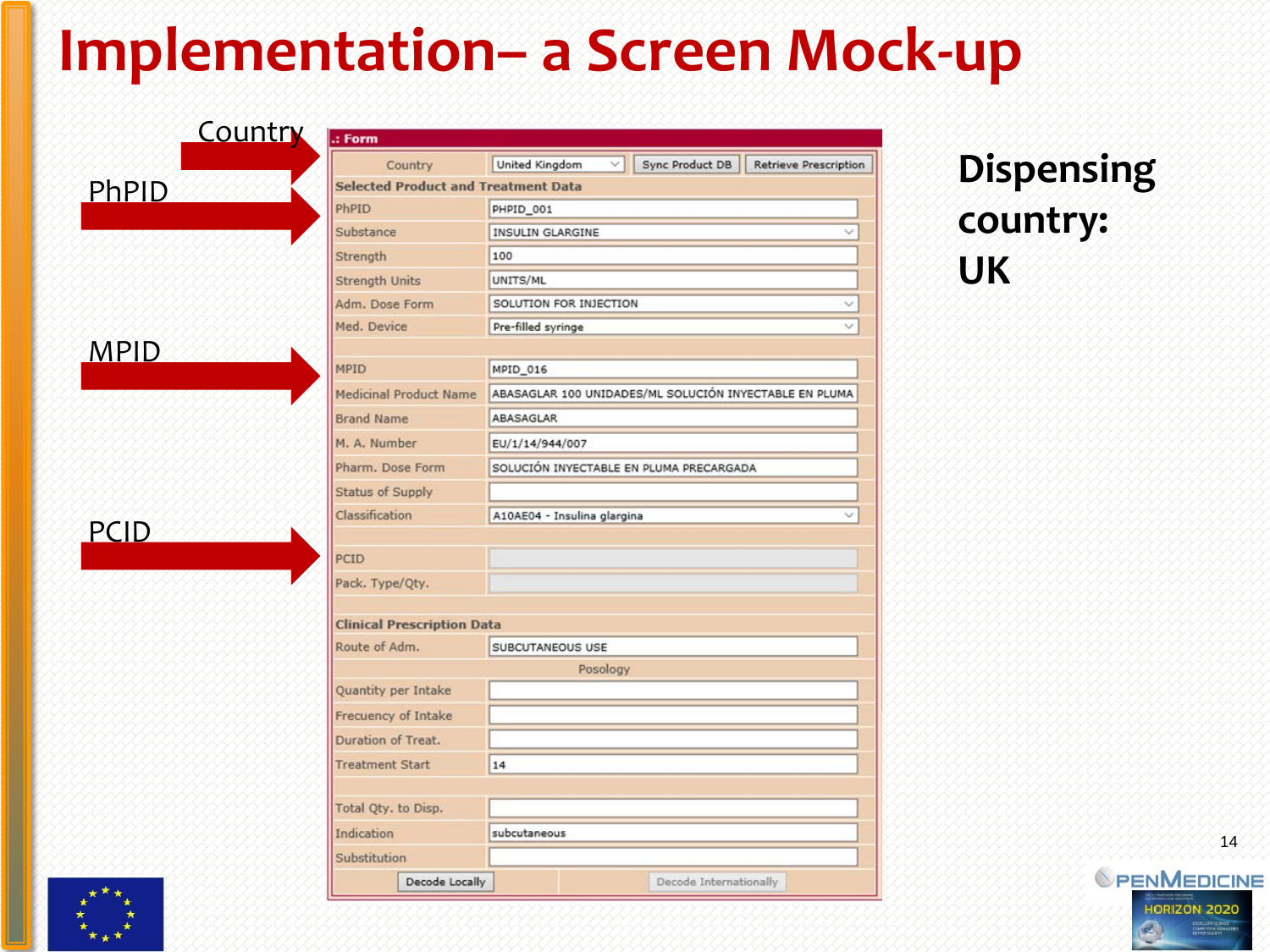## **Implementation– a Screen Mock-up**

#### National equivalents

All national equivalents will be displayed. Colour-coding identifies the level of accuracy of the matches displayed (according to the MPID/PhPID).

| Medicinal products that matches with the received<br>Equivalent<br>data                       |                                                                             |  |  |  |  |
|-----------------------------------------------------------------------------------------------|-----------------------------------------------------------------------------|--|--|--|--|
| <b>PhPID's Attributes</b>                                                                     | <b>Medicinal Product Name</b>                                               |  |  |  |  |
| <b>INSULIN GLARGINE 100 UNITS/ML,</b><br><b>SOLUTION FOR INJECTION, Pre-filled</b><br>syringe | <b>ABASAGLAR 100 UNITS/ML SOLUTION</b><br>FOR INJECTION IN A PRE-FILLED PEN |  |  |  |  |
| <b>INSULIN GLARGINE 100 UNITS/ML,</b><br><b>SOLUTION FOR INJECTION, Pre-filled</b><br>syringe | <b>ABASAGLAR 100 UNITS/ML SOLUTION</b><br>FOR INJECTION IN A PRE-FILLED PEN |  |  |  |  |
| <b>INSULIN GLARGINE 100 UNITS/ML,</b><br><b>SOLUTION FOR INJECTION, Pre-filled</b><br>syringe | <b>ABASAGLAR 100 UNITS/ML SOLUTION</b><br>FOR INJECTION IN A PRE-FILLED PEN |  |  |  |  |
| <b>INSULIN GLARGINE 100 UNITS/ML,</b><br><b>SOLUTION FOR INJECTION, Pre-filled</b><br>syringe | <b>ABASAGLAR 100 UNITS/ML SOLUTION</b><br>FOR INJECTION IN A PRE-FILLED PEN |  |  |  |  |
| <b>INSULIN GLARGINE 100 UNITS/ML,</b><br><b>SOLUTION FOR INJECTION, Pre-filled</b><br>syringe | <b>ABASAGLAR 100 UNITS/ML SOLUTION</b><br>FOR INJECTION IN A PRE-FILLED PEN |  |  |  |  |
| <b>INSULIN GLARGINE 100 UNITS/ML,</b><br><b>SOLUTION FOR INJECTION, Pre-filled</b><br>syringe | <b>ABASAGLAR 100 UNITS/ML SOLUTION</b><br>FOR INJECTION IN A PRE-FILLED PEN |  |  |  |  |
| <b>INSULIN GLARGINE 100 UNITS/ML,</b><br><b>SOLUTION FOR INJECTION, Pre-filled</b><br>syringe | <b>ABASAGLAR 100 UNITS/ML SOLUTION</b><br>FOR INJECTION IN A PRE-FILLED PEN |  |  |  |  |
| <b>INSULIN GLARGINE 100 UNITS/ML,</b><br><b>SOLUTION FOR INJECTION, Pre-filled</b><br>syringe | <b>ABASAGLAR 100 UNITS/ML SOLUTION</b><br>FOR INJECTION IN A PRE-FILLED PEN |  |  |  |  |
| <b>INSULIN GLARGINE 100 UNITS/ML,</b><br><b>SOLUTION FOR INJECTION, Pre-filled</b><br>syringe | <b>ABASAGLAR 100 UNITS/ML SOLUTION</b><br>FOR INJECTION IN A PRE-FILLED PEN |  |  |  |  |
| <b>Color Key</b>                                                                              |                                                                             |  |  |  |  |
| <b>PhPID Match</b><br><b>MPID Match</b>                                                       | <b>PCID Match</b>                                                           |  |  |  |  |

#### **Dispensing country: UK**



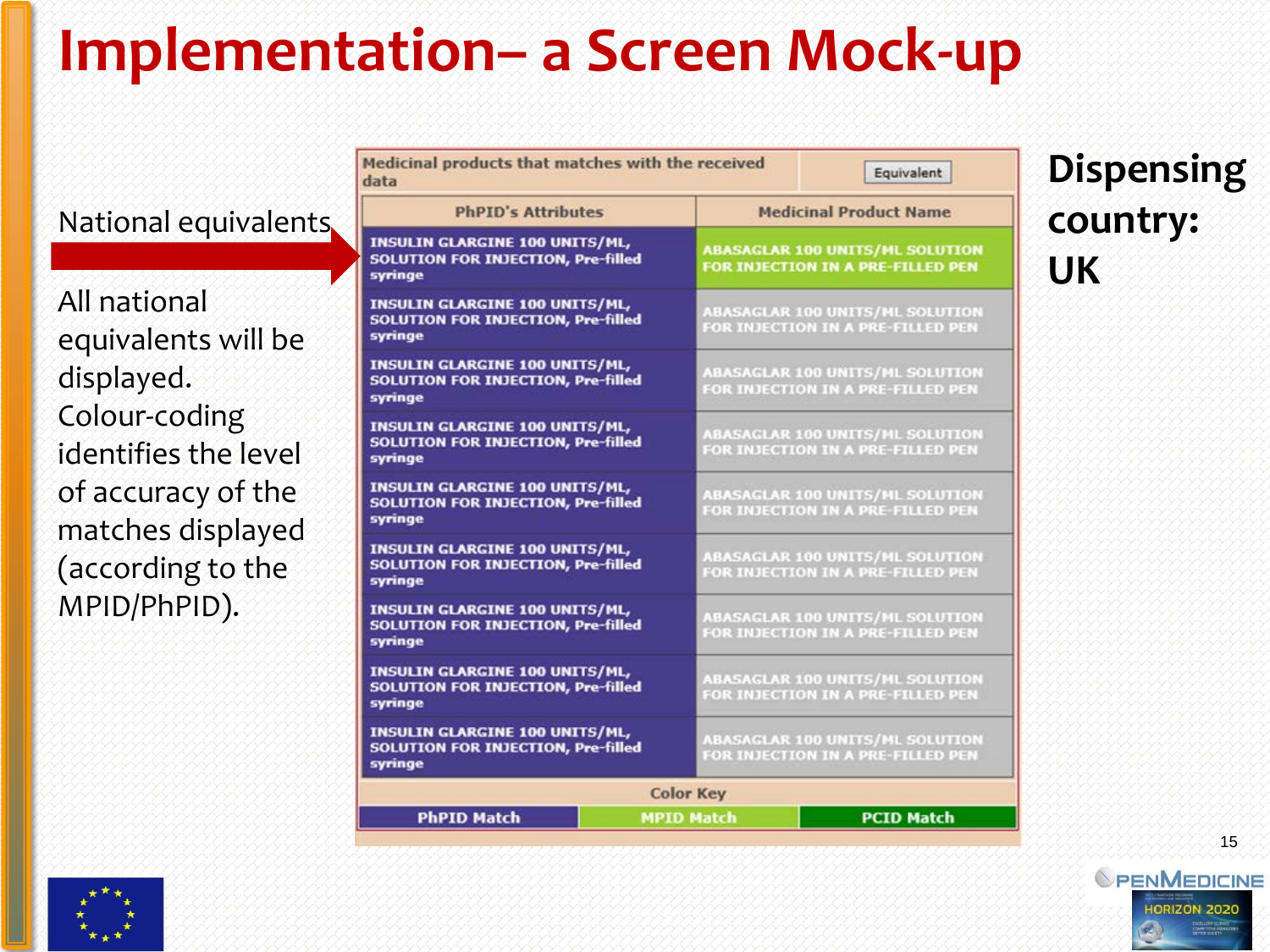## **Clinical Relevance**

- **Active medication summary of electronic patient summary (ePS)**
- **Prescription history**
- **eDispensation report (up to 50% not dispensed)**
- **Reconciliation of medicines/contraindications**
- **Compliance (in DE 28% of dispensed MPs not taken)**
- **Global pharmacovigilance**
- **Patient information & empowerment**
- **Clinical research & studies**
- **Public health**



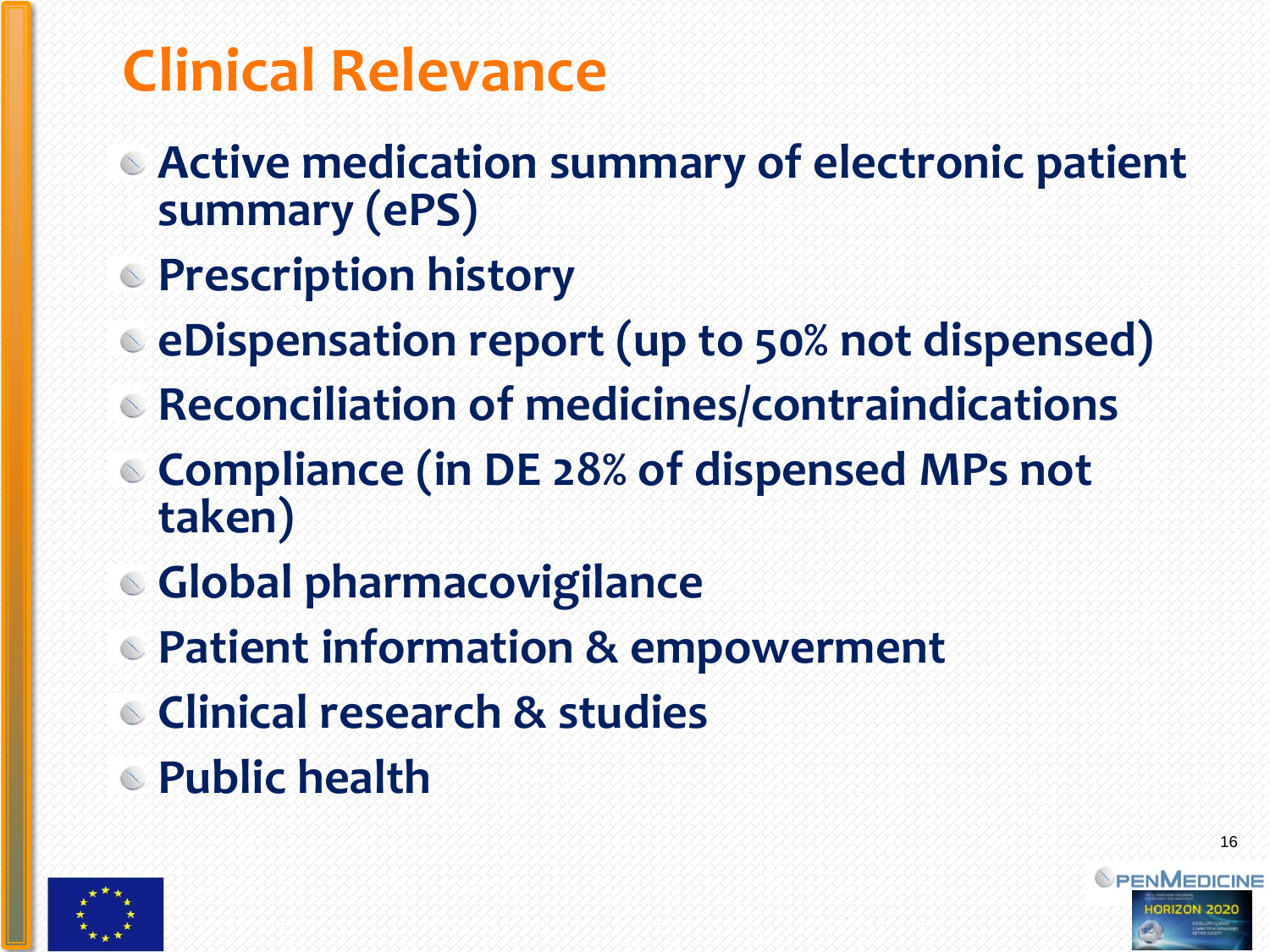### **Administrative benefits**

- **Integration with reimbursement systems**  $\mathbb{C}$
- **Reduced risk of fraud and prescription**   $\infty$ **falsification**
- **Avoidance of duplicate prescriptions to replace lost or misplaced ones**

PHC-34 643796

PENMEDICINE

- **Avoidance of early or double refills**  $\infty$
- **Improved medication stock management/**   $\sim$ **logistics**

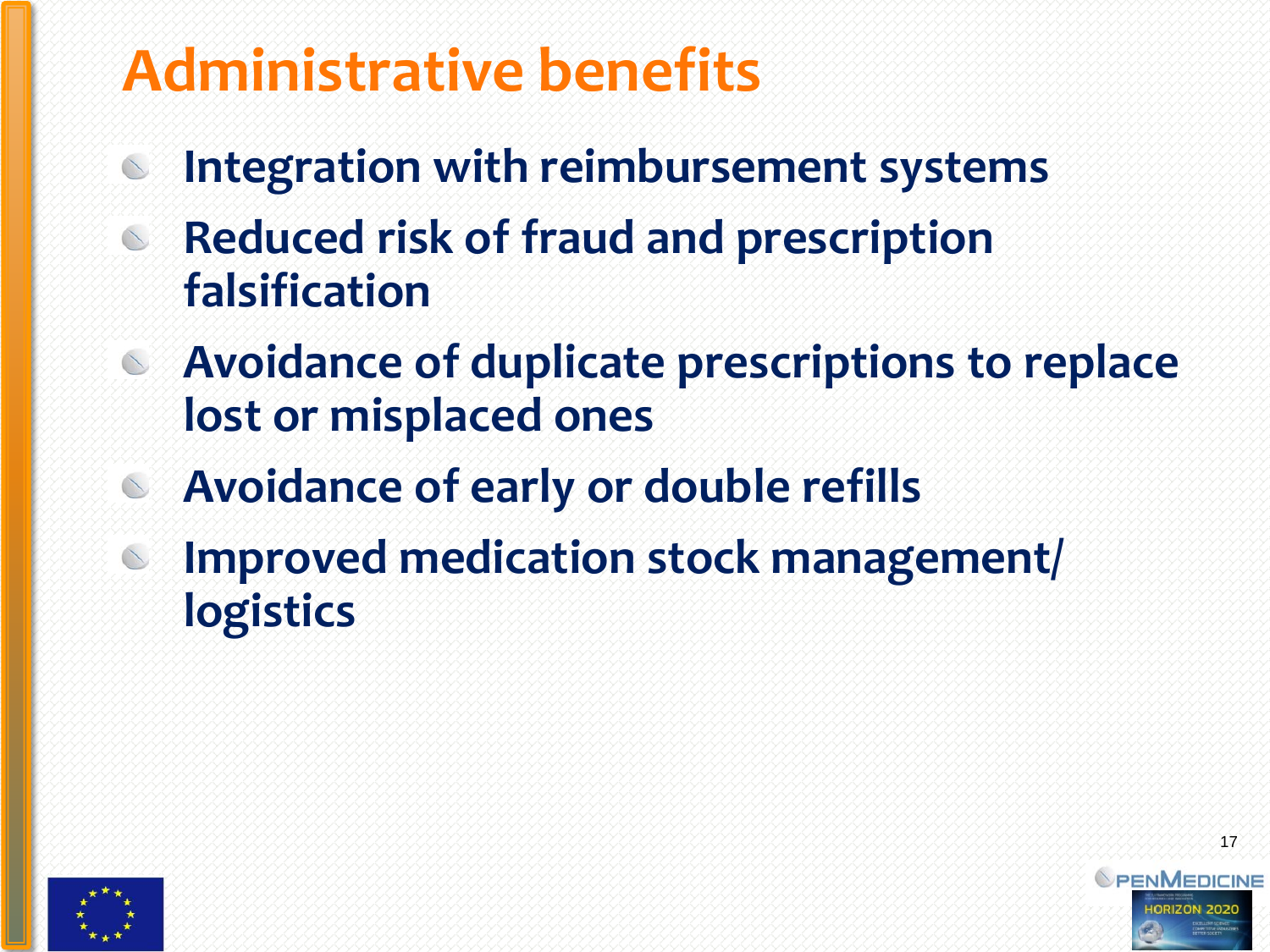### **A German perspective**

**20 years ago the eHealth working Group of the German Federal Government's Forum Info 2000:**  *A Germany-wide ePrescription (elektronisches Rezept) is THE core implementation ("Leuchtturm*

*Projekt")* 

**Mentioned for implementation in the 2003 Statutory Health Insurance Modernisation Law:** 

*"Der Spitzenverband Bund der Krankenkassen, ... schaffen die für die Einführung und Anwendung der elektronischen Gesundheitskarte, insbesondere des elektronischen Rezeptes und der elektronischen Patientenakte, erforderliche interoperable ... Telematikinfrastruktur"*

**In view of the obvious multiple benefits, it seems timely to re-start such discussions in Germany**